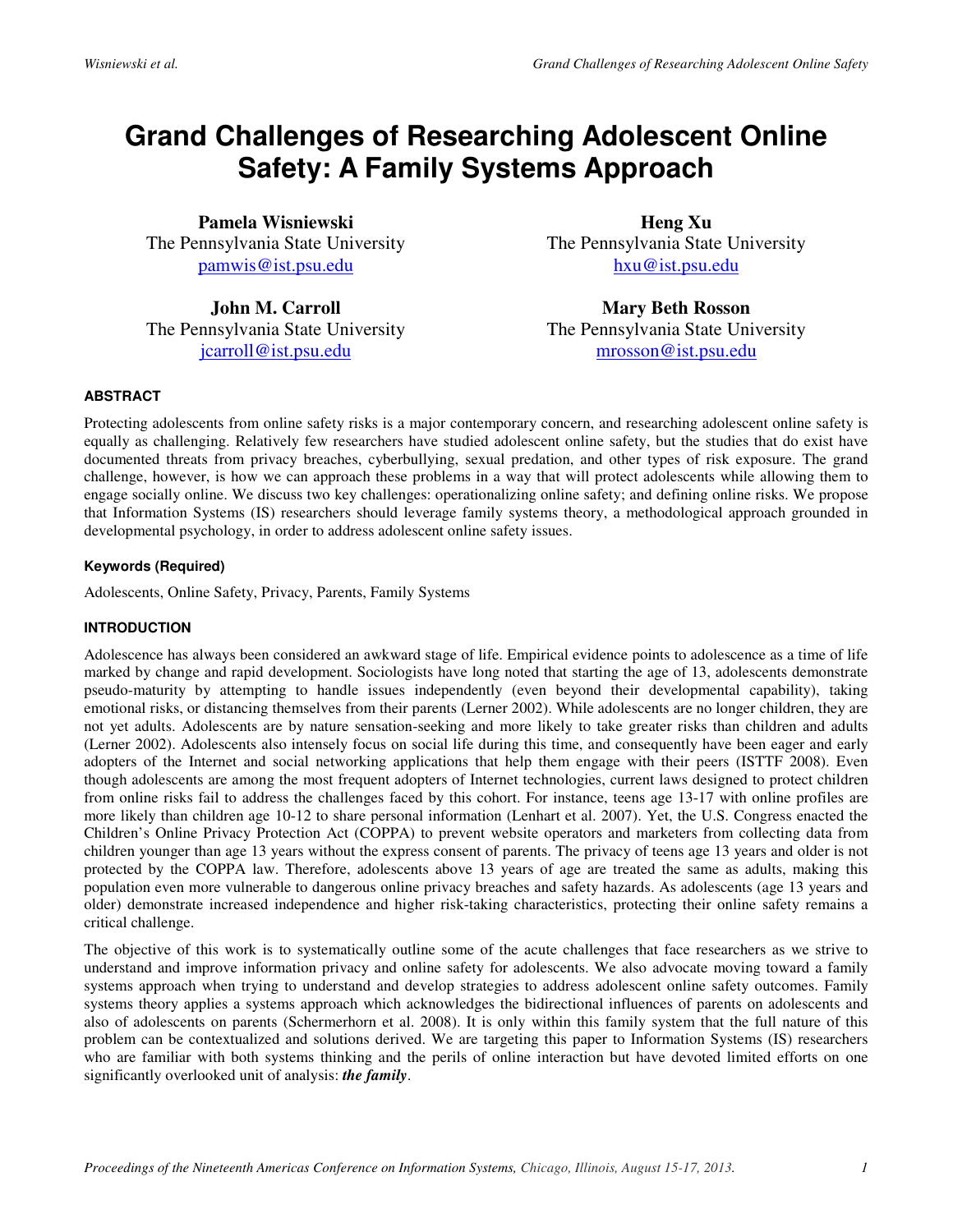## **BACKGROUND**

For the most part, IS research has historically focused on the information technology outcomes in an organizational setting. However, since the explosion of personal technology use in the 1990's, the IS research community has expanded to incorporate studies on the technology usage at both individual and group levels. We performed a search of the AIS Digital Library for research related to adolescents and technology and scanned titles, abstracts, and papers to understand broad themes. We made four important observations: First, IS research topics involving adolescents approximated a distinct technology maturity curve that started in the early 2000's with studies on various types of technology adoption, continued between 2005 and 2006 with post-adoption studies of various intention and behaviors, then quickly spiraled between 2007 through 2012 to technology abuse and dangers. Between 2007 and 2012, studies include social consequences of cell phone use (Vaidyanathan et al. 2007), problematic technology usage (Jia et al. 2007), game addiction (Sepehr et al. 2012; Xu et al. 2008b; Zhan et al. 2012), information privacy and disclosure (De Souza et al. 2008; Koroleva et al. 2011b; Xu et al. 2008a), music piracy (Nandedkar et al. 2009), text message dependency (Barto et al. 2010), internet grooming, sexual abuse, online sex offenders, and online predatory coercion (Albert et al. 2011; Albert et al. 2012; Eneman et al. 2010). Second, there are relatively few studies specifically targeting adolescent populations. Like most academic research, even when topics are acutely relevant to adolescents, such as cyberbullying (Zhang et al. 2010), studies tend to focus on college students instead of teens. Of the studies cited above, we found only three (De Souza et al. 2008; Koroleva et al. 2011b; Vaidyanathan et al. 2007) that recruited adolescent participants. Third, IS research tends to frame the protection of adolescents from online threats as a matter either of parental behavioral control or as restriction of adolescent information disclosures. However, developmental psychology suggests that such a lens may be short-sighted. Autonomy from parents and experiential learning through risk-taking behaviors are, to some extent, normal and necessary for adolescent developmental growth (Baumrind 1987). Fourth, while IS research tends to be strong when it comes to understanding factors that contribute to negative outcomes and developing conceptual models to understand relationships between salient constructs, very few if any IS studies have sought to identify and empirically validate effective interventions for promoting adolescent online safety. To encouraged action-based IS research for adolescent online safety, we discuss two conceptual challenges that the research community must address; we conclude by proposing a family systems approach to addressing adolescent online safety.

## **GRAND CHALLENGES**

## **Operationalizing Online Safety**

The end goal of our research is to protect adolescents from information breaches and harmful interactions online while still allowing them to engage in beneficial online activities. However, researchers are still searching for dependent variables that can indicate progress toward this goal. Conceptually, what is online safety? Is safety the absence of risk and harm; strategies to avoid risk and harm; or a sense of coherence and resilience in the face of risk and harm (Antonovsky 1987)? Studies have approached the problem of online safety from the perspectives of privacy boundary regulation and parental control. For instance, through interview studies, Yardi (2012) aimed to understand parental control and youth's social media use. Similarly, Erickson et al. (2013), explored parental boundary setting of adolescent technology use. Other researchers have operationalized dependent variables for online safety as intention toward protective behaviors (Crossler et al. 2008a), intent to disclose information (De Souza et al. 2008; Lwin et al. 2008), and exposure to risk (Leung et al. 2012).

Online safety is an intangible concept and each of its constituent constructs is of interest to this community; however, focusing solely on information privacy may reinforce flawed assumptions. For instance, researchers tend to assume that privacy and online safety go hand-in-hand, but the two have often been operationalized in very different ways. Privacy has often been understood in research as a form of individual information ownership (Westin 1967), conceptualized as the individual trust toward organizational privacy practices (Xu et al. 2005), or operationalized as the individual ability to control information disclosure (Zweig et al. 2002). While information privacy is an important aspect of online safety, it is not a sufficient definition. An adolescent cannot protect him or herself from online dangers, such as sexual predators and cyberbullies, simply by withholding personal information. Yet, the majority of IS privacy research regarding adolescents continues to focus on information privacy and personal disclosures (De Souza et al. 2008; Koroleva et al. 2011a; Xu et al. 2008a).

Alternatively, focusing on parental control as a means to promote online safety may imply that if adolescents obey their parents, they will remain safe. Unfortunately, empirical evidence suggests that adults fall victim to many of the same online risks as their adolescents. In addition, all parents do not parent in the same manner. Some parents are neglectful or indulgent toward their children (Baumrind 2005; Steinberg et al. 1992), ultimately leaving tough choices up to the adolescent. Further, risk exposure may not always result in harm. For example, two adolescents may view the same pornographic image. One may be unbothered by the image and move on with his or her life; the other may be emotionally distressed by the image or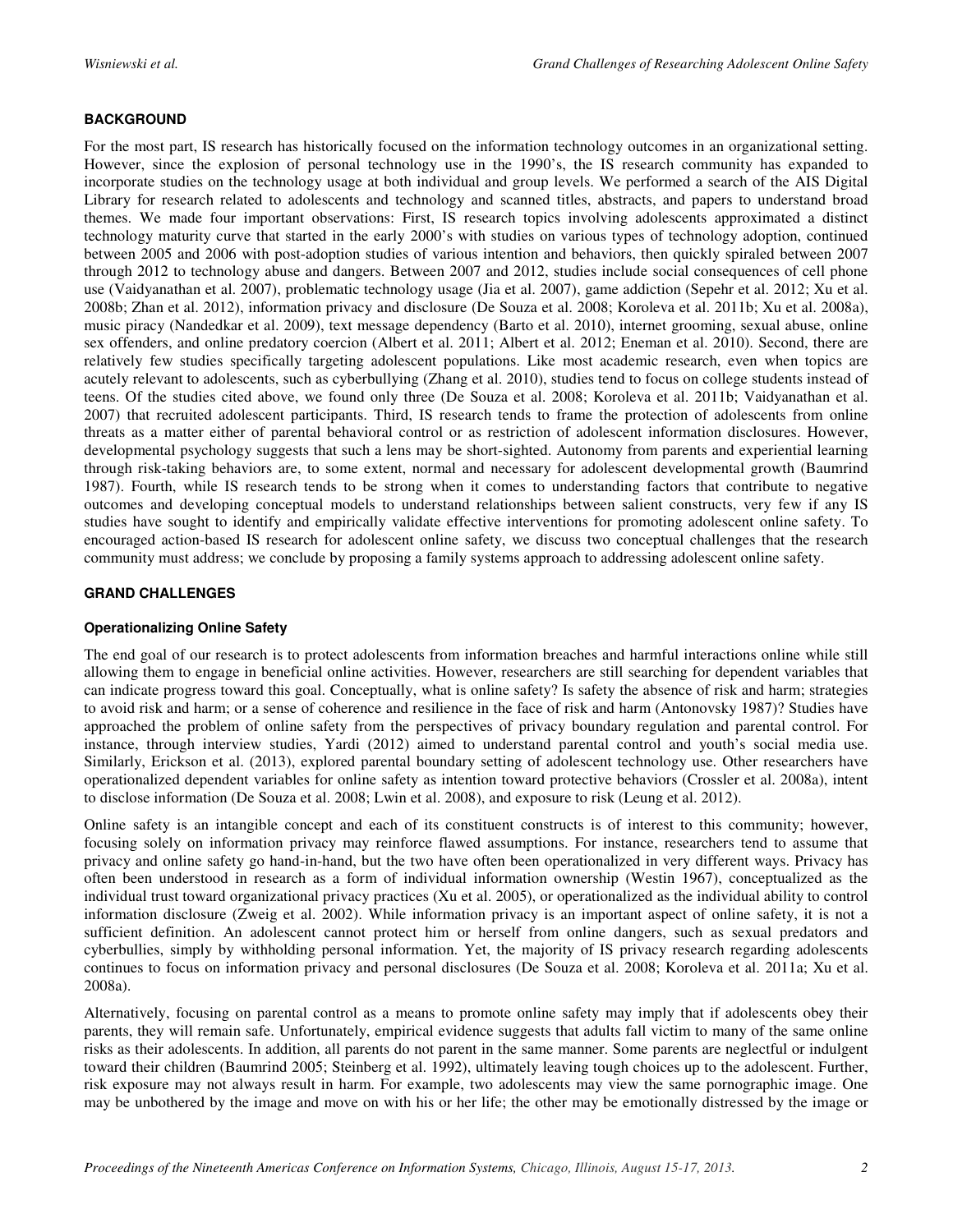use it as a first step toward a more serious porn addiction. Harm from exposure is contingent on the individual characteristics of the adolescent, such as existing psychological problems, level of resilience (Livingstone et al. 2011), or moral character. In summary, while there obviously is no perfect measure of online safety, researchers must be cognizant of the assumptions they are making when trying to operationalize the concept. We also must be willing to discuss the limitations and philosophical implications of our assumptions.



#### **Figure 1: Process Model of Online Safety/Risk**

In Figure 1, we present a preliminary conceptual model that frames adolescent online safety as a transactional process rather than a simple construct. This model is based on work by Livingstone et al. (2013), with expansions motivated by our own observations. Some researchers have targeted online safety from the perspective of reducing risky behaviors (Lwin et al. 2008) or increasing the intention toward protective behaviors (Crossler et al. 2008a). These researchers subscribe to a behavioral view of online safety, assuming that adolescents can achieve their own online safety by performing or not performing certain behaviors. A limitation of this assumption is that adolescents can be both passive victims and active perpetrators of harmful online interactions. Sometimes, adolescents are exposed to pornography, harassment, and other online risks that arise due to absolutely no fault of their own. Other researchers have approached online safety from the perspective of trying to limit risk exposure, thereby trying to reduce risk events (Albert et al. 2011; Leung et al. 2012; Livingstone et al. 2011; Yardi 2012). This research tends to focus on reducing various types of technology addiction, restricting usage (Leung et al. 2012), or increasing parental control. Here, the underlying assumption is that restriction can reduce risks without negatively impacting the positive outcomes of online activities. From a developmental perspective, adolescents should be exposed to some level of risk so that they can learn and mature from their experiences. Therefore, removing too much exposure to risk could developmentally stunt an adolescent (Baumrind 1987).

Very little research has focused on how adolescents actually respond once they have experienced a risk event (D'Haenens et al. 2013). A risk response perspective assumes that adolescents are engaged participants in their own online safety management process. D'Haenens et al. found that adolescents who took active measures to protect themselves, such as blocking a person or deleting a message, or who talked to someone else about negative online experiences, tended to respond more positively to a negative experience than those who took a fatalistic approach, hoping the problem would go away on its own (D'Haenens et al. 2013). This leads us to the final stage in our proposed process model: the risk result. A risk result represents the true consequences of a risk event experienced by the adolescent. Negative results may include low self-esteem, decreased sense of well-being, and other psycho-social types of harm. The risk result perspective assumes that the impact of online risk is individualized for each adolescent. Very few researchers have even attempted to measure the consequences of online risk events and whether or not they actually resulted in harm. Researchers from EU Kids Online (Livingstone et al. 2013) were one of the first to make the distinction that risk exposure does not necessarily result in harm. They measured harm by asking children whether or not they were bothered by a various types of risk exposures (D'Haenens et al. 2013; Livingstone et al. 2011). However, we must be careful not to dichotomize an adolescent's ultimate reaction to risk events as a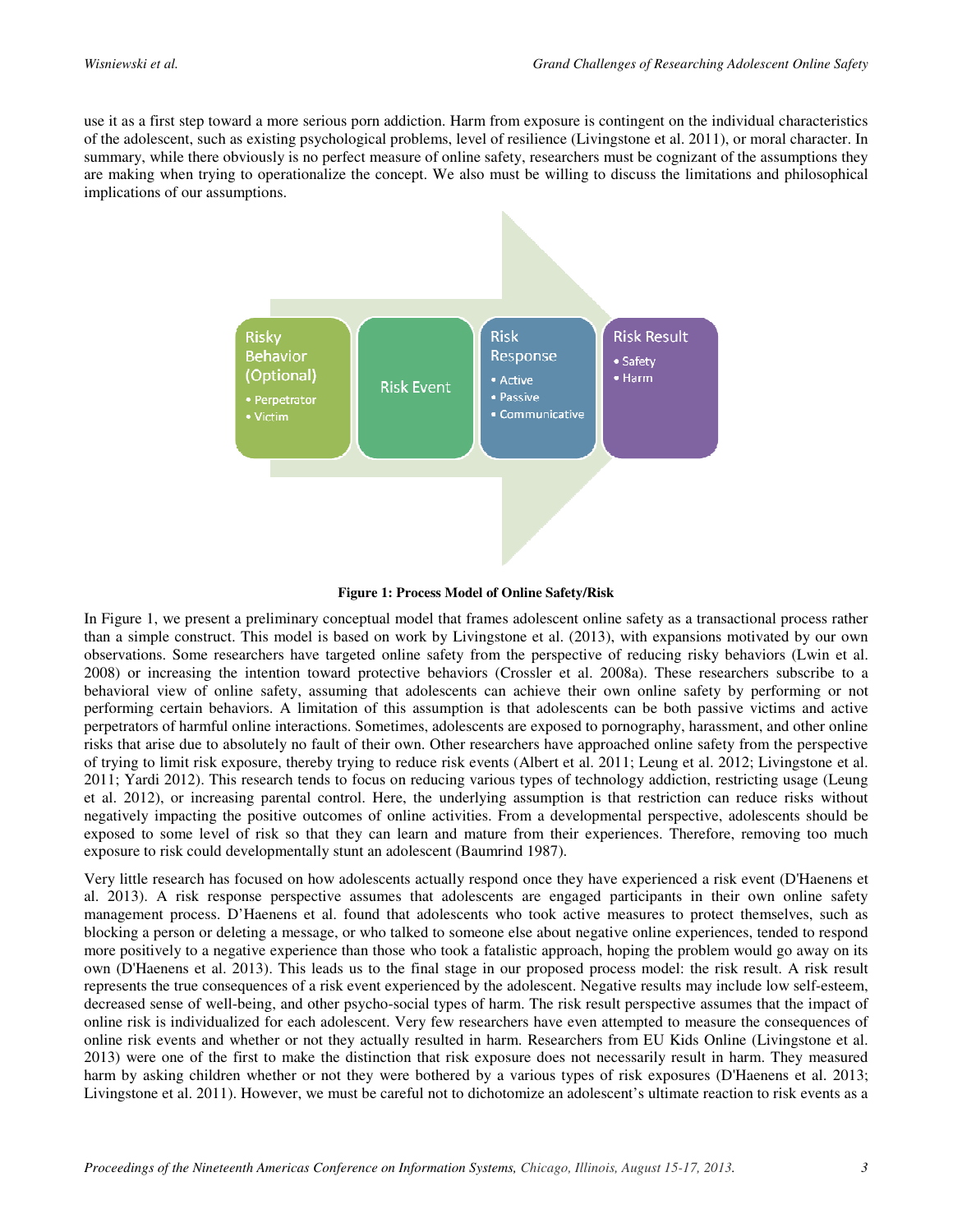binary of online safety or harm. Online experiences are complex, evoking a wide array of psycho-social and emotional responses, both negative and positive, and that can happen instantaneously or over an extended period of time. Therefore, measuring the true consequences of adolescent negative online experiences is another grand challenge.

## **Defining Online Risks**

As shown in our model in Figure 1, one inherent assumption of promoting adolescent online safety is that there are implied online risks. Thus far, we have discussed online risks in the general sense as "risk events" and, in some instances, listed examples of different types of online risks. Similarly, researchers often do not take the time to systematically identify and define online risks. Instead, they tend to take one of two approaches: The first approach is to provide general examples of online risk, such as pornography or sexual predation, as a way to motivate the research objectives (Valcke et al. 2010; Wirth et al. ; Yardi 2012). This is a common approach because it is a generally accepted belief that adolescents are at risk online, and we need to do something to protect them from the negative consequences of these risks. However, one limitation of generalizing online risks in this way is that the risk that motivates the research is often not directly tied back to the research goals. If we are to reach our goal of protecting adolescents from online safety risks, we need to clarify from what we are protecting them. To illustrate, Valcke et al. motivated their work by identifying cyber-bullying, cyber-stalking, online threats, internet addiction, and commercial exploitation, unintentional information sharing, and more as potential adolescent online risks (2010). They used this list of risks to motivate their study, which surveyed parents about parenting style and child Internet usage. Their results suggested that parenting style, parent internet behavior, and parent education level were significant predictors of child Internet use. However, while other studies have found a positive relationship between Internet usage and risk exposure (Leung et al. 2012), this particular study did not tie restricting child Internet use back to reducing any of the actual risks that motivated their work. When researchers do link research goals to online risks, they tend to take a second approach, which is to study a particular risk in isolation. For instance, cyberbullying and information privacy breaches are usually treated as two separate research streams (De Souza et al. 2008; Koroleva et al. 2011a; Zhang et al. 2010). Granted, the antecedents and consequences of risk events can be similar or extremely different, depending on the type of risk and the adolescent. However, the underlying process and mechanisms that emerge from these phenomena may exhibit overlap and provide useful insights and opportunities for shared methodological approaches if they were merged.

Some research has leveraged a multi-dimensional approach to online risks. For instance, Leung et al. operationalized three types of risk exposure: Internet harassment, privacy risk, and harmful influences or exposures. They found that older male adolescents tended to experience more harassment and exposure to violence and pornography while older female adolescents experienced more privacy risks (Leung et al. 2012). Researchers have not agreed, however, on how to classify adolescent online risks. The most comprehensive, yet highly conceptual, classification of risks relating to Internet classifies risks into content, contact, and conduct related risks (Livingstone et al. 2011). For example, pornography and violent content are considered content-related risks; contact-related risks include harassment and sexual predation; and conduct-related risks include cyberbullying and sexting. This multi-dimensional abstraction of Internet risks is more theoretically nuanced than the taxonomy of online risks we present in Figure 2, but we feel that our classification is an equally complete and more tangible way to frame adolescent online risk categories. We base this taxonomy on a grounded approach of reviewing related literature, then classifying the specific examples of online risks into composite categories. We believe that it would be a formidable challenge to incorporate all of these online risk types into one research stream. Therefore, we identify this as one of our grand challenges.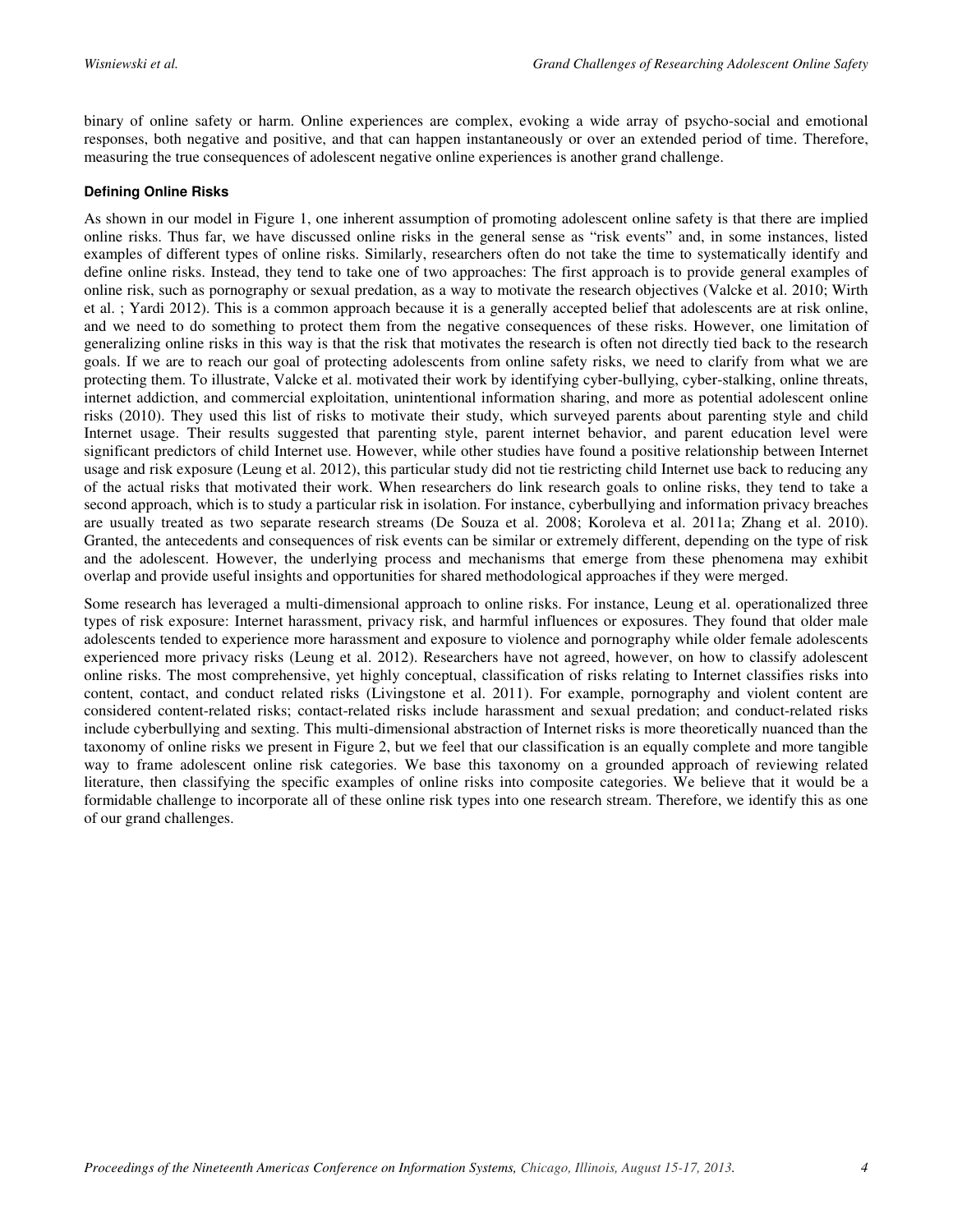| <b>Harassment</b>                                                                                     | Solicitation                                                          | Exposure                                                                                                              | Informational                                                                                                                               | <b>Fthical</b>                                                                                             |
|-------------------------------------------------------------------------------------------------------|-----------------------------------------------------------------------|-----------------------------------------------------------------------------------------------------------------------|---------------------------------------------------------------------------------------------------------------------------------------------|------------------------------------------------------------------------------------------------------------|
| •Cyberbullying<br>•Threats,<br>Intimidation<br>• Ridicule, hate<br>speech<br>•Anti-social<br>behavior | $\bullet$ Sexual.<br>predatory<br>•Stranger<br>contact<br>·Commercial | $\bullet$ Pornography<br>·Violence<br>$\bullet$ Explicit,<br>inappropriate<br>$\bullet$ User-<br>generated<br>content | •Identity<br>management<br>$\bullet$ Breach of<br>private<br>information<br>$\epsilon$ Loss of<br>intellectual<br>property<br>•Over sharing | $\bullet$ Illegal<br>downloading<br>·Plagiarism<br>·Problematic<br>use, addiction<br>$-$ Harm to<br>others |

#### **Figure 2: Online Risk Event Categories**

#### **TAKING A FAMILY SYSTEMS APPROACH**

In a study of adolescent girls, Berson and Berson (2005) found that dialogue with and monitoring by significant adults positively influenced young people's online behavior. Their results suggested that youth are less likely to engage in risky online activities such as disclosing private information, having face-to-face and virtual meetings with strangers, sharing photos and threatening message exposure when significant adults practice direct supervision, periodic monitoring and ongoing discussions. Clearly, parents are key actors in the negotiation and management of adolescent online interactions. Given results such as this, we advocate changing the level of analysis from the individual to the family unit. Adolescent online safety can be viewed as a function of both parenting and the individual characteristics of the adolescent. There is no one-size-fits-all formula to parent adolescents in order to keep them safe online. Some adolescents have higher levels of psycho-maturity and more advanced boundary development, allowing them to navigate online dangers with very little help from their parents. Other parents may need to exert more authoritarian or authoritative control over their children in order to keep them out of harm's way. One premise of family systems theory is a focus on underlying transactional processes that involve trying to untangle the complex influences from parent to child, from child to parent, and can even include influences between siblings. Better understanding of the nature of these multiple influences and processes can provide valuable insights for designing impactful interventions (Cummings et al. 2012). To date, we have not found any research on adolescent online safety that uses a family systems approach. Family systems research is comprised of an emerging set of methods for studying families as a system; three main tenets of family systems theory include: 1) a focus on transactional and bidirectional processes, 2) longitudinal effects, and 3) multi-level analysis (Cummings et al. 2012). We will illustrate how current adolescent online safety research departs from family systems methodologies and show how implementing these methodologies may be able to strengthen this research domain.

Most studies of adolescent privacy and online safety are cross sectional and take the individual as the unit of analysis. Researchers have developed quasi-experimental designs to query teens and pre-teens about parenting styles and intent to disclose information (Lwin et al. 2008). Others have performed face-to-face structured interviews with adolescents to understand the relationship between parenting style, information technology literacy, internet addiction, and online risk exposure (Leung et al. 2012). In some cases, parents rather than adolescents have been used to inform studies focused on adolescent outcomes (Crossler et al. ; Eastin et al. 2006; Valcke et al. 2010; Yardi 2012). The overarching theme, however, has been to focus on the individual – either on the adolescent or the parent – as the informant of aspects of adolescent information privacy and online safety.

The concern with conducting studies on either adolescents or parents is that we are unable to get the full picture. Research has shown that parents and adolescents often have different perceptions on key constructs, such as parenting style and adolescent risk behaviors (Li et al. 2002; Lwin et al. 2008). Very few studies on adolescent online privacy and safety have captured perceptions from both adolescents and parents. A recent study interviewed 12 parent-child dyads regarding boundary setting, privacy, and online safety (Erickson et al. 2013). Key emergent themes included the role of technology savviness of parents and adolescents, virtual boundaries in physical spaces, the role of media in online safety awareness, and a sense of loss of control from the parents. A larger study of 25,142 children and at least one parent captured cross-sectional quantitative data (Livingstone et al. 2011). They compared the child's perception of parental mediation strategies with parents' perceptions; the perceptions were highly correlated but also different. In contrast, family psychology research has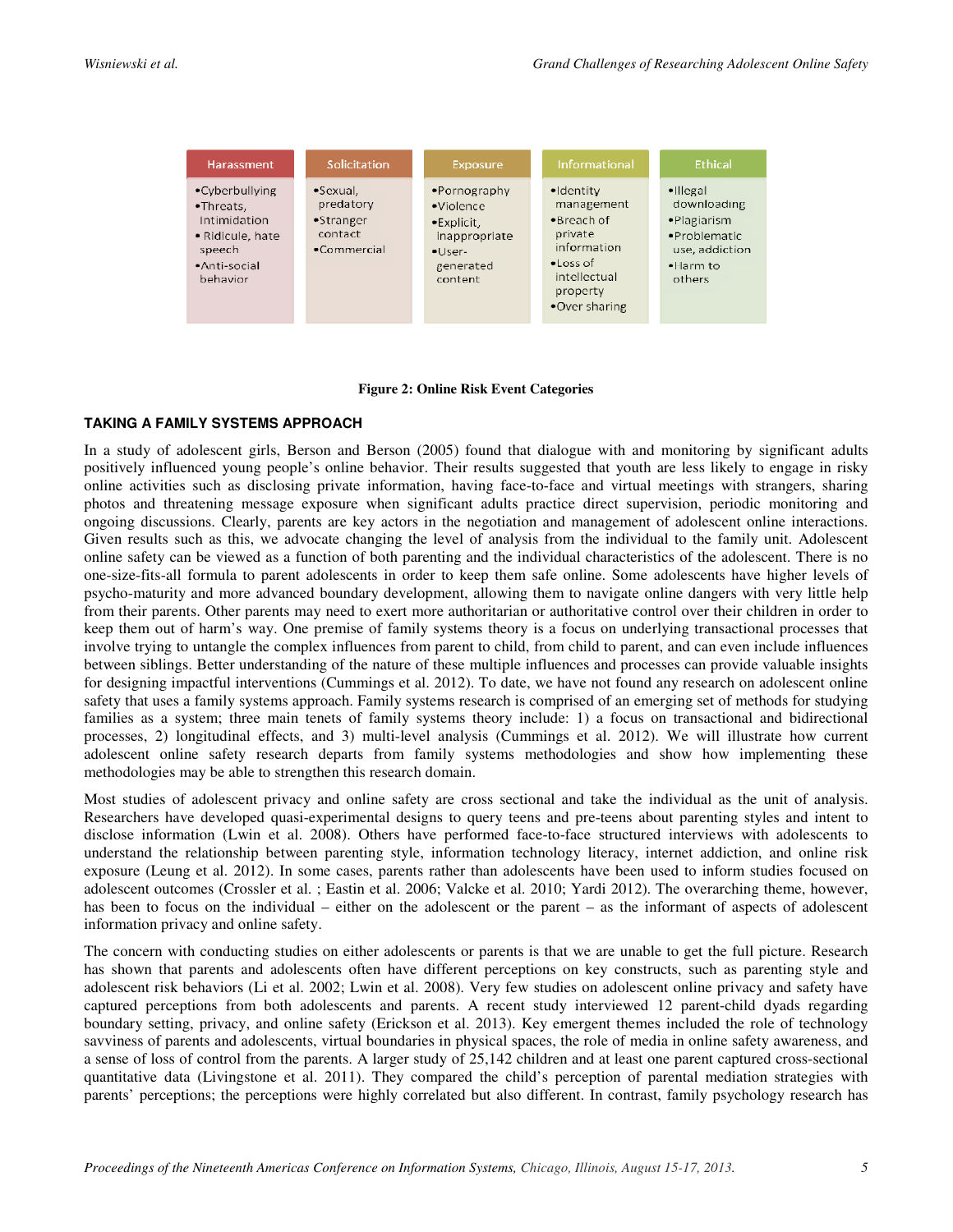applied more structured and methodologically robust family systems techniques to understanding family dynamics in a way that can show evidence of causation, not just correlation and differences. For example, longitudinal parent-child dyadic studies have used multi-level hierarchical linear modeling in order to understand the impact of marital conflict on children (Goeke-Morey et al. 2007) and the impact of parental monitoring strategies on risky sex behaviors concerning HIV (Metzger et al. 2012). Because these studies were both longitudinal and dyadic, the researchers were able to better understand family dynamics and outcomes as they pertained to the family unit. Our current research has had a difficult time doing this. For example, research collected at the individual level with cross-sectional data has suggested that more authoritative and authoritarian parenting is related to higher levels of risk behaviors and risk exposure for older teens (Livingstone et al. 2011; Lwin et al. 2008). This finding could lead us to conclude that teens exhibit a rebellious nature toward their parents as they get older. However, we have to be careful that we do not assume that correlation implies causation. Through longitudinal analysis, we may find that adolescents who have had problems online in the past trigger a reactive parenting response by their parents in the future. Through more multi-level and longitudinal techniques, these types of insights could be possible and greatly contribute to our understanding of family dynamics for adolescent online safety.

## **CONCLUSION**

In this paper, we presented some of the grand research challenges of examining and trying to improve adolescent online privacy and safety outcomes. Admittedly, we do not have complete solutions to these grand challenges, but we attempted to provide some conceptual frameworks and insights to help guide future research. The first challenge is how to operationalize online safety. Unless we have a well-defined end goal, we will not be able to achieve it. We presented a framework for how online safety has been conceptualized in current research as well as the underlying assumptions and limitations of each of these conceptualizations. The next challenge is defining the types of risks from which we are trying to protect adolescents. We identified five high-level categories of online risks that have been highlighted in past research. These included harassment, solicitation, exposure, informational, and ethical risks. Researchers may be able to gain some economies of scale, as well as useful insights, if we can combine these risk types into one research stream. Finally, we advocate that researchers take a family systems approach, contextualizing adolescent online privacy and safety goals to the interactions between the adolescent and his or her family. Future research may also incorporate a larger systems perspective of trying to understand the role of peers, teachers, and other community members in protecting adolescents online.

## **ACKNOWLEDGMENTS**

The authors gratefully acknowledge the financial support of the U.S. National Science Foundation under grant CNS-1018302. Any opinions, findings, and conclusions or recommendations expressed herein are those of the researchers and do not necessarily reflect the views of the U.S. National Science Foundation.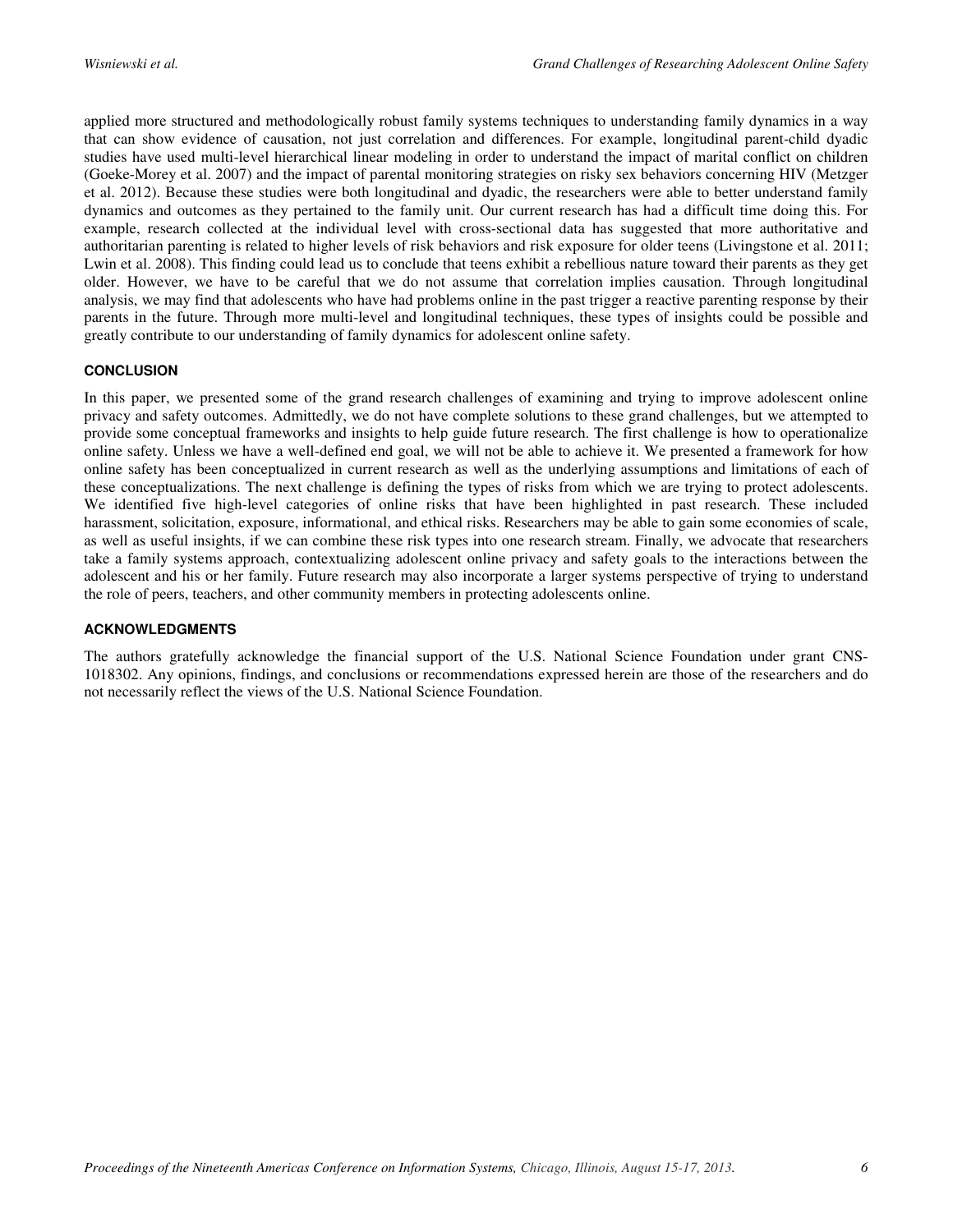## **REFERENCES**

- 1. Albert, C., and Salam, A. (2011) Protecting Children Online: Identifying Registered Sex Offenders' Presence on the Internet and Consequent Online Social Behavior, *ICIS 2011 Proceedings*, Shanghai, China, 2011.
- 2. Albert, C., and Salam, A. (2012) Protecting Children Online: Exploring the Impact of an Online Identifier for Registered Sex Offenders on Adult Internet Users' Online Information Sharing Behaviors, *AMCIS 2012 Proceedings*, Seattle, WA, 2012.
- 3. Antonovsky, A. (1987) *Unravelling the mystery of health.*, Josey-Bass Publishers: San Francisco.
- 4. Barto, T. P., and Wang, W. (2010) Deterring Adolescent Dependency on Text Messaging: A Conceptual Model and Framework for Behavior Control, *AMCIS 2010 Proceedings*, Lima, Peru, 2010.
- 5. Baumrind, D. (1987) A developmental perspective on adolescent risk taking in contemporary America, *New directions for child development*:37), pp 93-125.
- 6. Baumrind, D. (2005) Patterns of parental authority and adolescent autonomy, *New Directions for Child and Adolescent Development* (2005:108), pp 61-69.
- 7. Berson, I. R., and Berson, M. J. (2005) Challenging Online Behaviors of Youth: Findings From a Comparative Analysis of Young People in the United States and New Zealand, *Social Science Computer Review* (23:1), pp 29-38.
- 8. Crossler, R. E., Bélanger, F., Hiller, J. S., Park, J.-M., Hsiao, M., Channakeshava, K., Bian, K., and Korbich, E. (2008a) Determinants of Protection Behaviors for Online Privacy of Children, *39th Annual Meeting of The Decision Sciences Institute*, Baltimore, MD, 2008a.
- 9. Crossler, R. E., Bélanger, F., Hiller, J. S., Park, J.-M., Hsiao, M., Channakeshava, K., Bian, K., and Korbich, E. (2008b) Determinants of Protection Behaviors for Online Privacy of Children, *39th Annual Meeting of The Decision Sciences Institute*, Baltimore, MD, 2008b, pp. 1641-1647.
- 10. Cummings, E. M., Bergman, K. N., and Kuznicki, K. A. (2012) Emerging Methods for Studying Families as Systems, *PSU 20th Annual Symposium on Family Issues*, State College, PA, 2012.
- 11. D'Haenens, L., Vandonink, S., and Donoso, V. (2013) "How to cope and build resilience," EU Kids Online.
- 12. De Souza, Z., and Dick, G. N. (2008) Information Disclosure by Children in Social Networking And What do the Parents Know?, *AMCIS 2008 Proceedings*2008.
- 13. Eastin, M. S., Greenberg, B. S., and Hofschire, L. (2006) Parenting the Internet, *Journal of Communication* (56:3), pp 486-504.
- 14. Eneman, M., Gillespie, A. A., and Bernd, C. S. (2010) TECHNOLOGY AND SEXUAL ABUSE: A CRITICAL REVIEW OF AN INTERNET GROOMING CASE, *ICIS 2010 Proceedings*2010.
- 15. Erickson, L. B., Xu, H., Carroll, J. M., Rosson, M. B., Perkins, D. F., and Dellinger, B. C. (2013) "Drawing the Virtual Line: Setting Boundaries for Adolescents in Today's Online World." *Under Review*.
- 16. Goeke-Morey, M. C., Cummings, E. M., and Papp, L. M. (2007) Children and Marital Conflict Resolution: Implications for Emotional Security and Adjustment, *Journal of Family Psychology* (21:4), pp 744-753.
- 17. ISTTF (2008) "Enhancing Child Safety and Online Technologies," Harvard University's Berkman Center for Internet and Society, Internet Safety Technical Task Force.
- 18. Jia, R., Hartke, H., and Pearson, J. (2007) Can Computer Playfulness and Cognitive Absorption Lead to Problematic Technology Usage?, *ICIS 2007 Proceedings*2007.
- 19. Koroleva, K., Brecht, F., Goebel, L., and Malinova, M. (2011a) Generation Facebook' A Cognitive Calculus Model of Teenage User Behavior on Social Network Sites, *AMCIS 2011 Proceedings*2011a.
- 20. Koroleva, K., Brecht, F., Goebel, L., and Malinova, M. (2011b) 'Generation Facebook' A Cognitive Calculus Model of Teenage User Behavior on Social Network Sites, *AMCIS 2011 Proceedings*, Detroit, MI, 2011b.
- 21. Lenhart, A., and Madden, M. (2007) "Teens, Privacy & Online Social Networks, PEW Internet & American Life Project," Washington, D.C.
- 22. Lerner, R. M. (2002) *Adolescence: Development, diversity, context, and application*, Prentice-Hall: Upper Saddle River, NJ.
- 23. Leung, L., and Lee, P. S. N. (2012) The influences of information literacy, internet addiction and parenting styles on internet risks, *New Media & Society* (14:1) February 1, 2012, pp 117-136.
- 24. Li, X., Stanton, B., Galbraith, J., Burns, J., Cottrell, L., and Pack, R. (2002) Parental monitoring intervention: practice makes perfect., *Journal of the National Medical Association* (94:5), pp 364-370.
- 25. Livingstone, S., Haddon, L., Görzig, A., and Ólafsson, K. (2011) "Risks and safety on the internet: The perspective of European children," EU Kids Online.
- 26. Livingstone, S., Kirwil, L., Ponte, C., and Staksrud, E. (2013) "In their own words: What bothers children online?."
- 27. Lwin, M. O., Stanaland, A. J. S., and Miyazaki, A. D. (2008) Protecting children's privacy online: How parental mediation strategies affect website safeguard effectiveness, *Journal of Retailing* (84:2), pp 205-217.